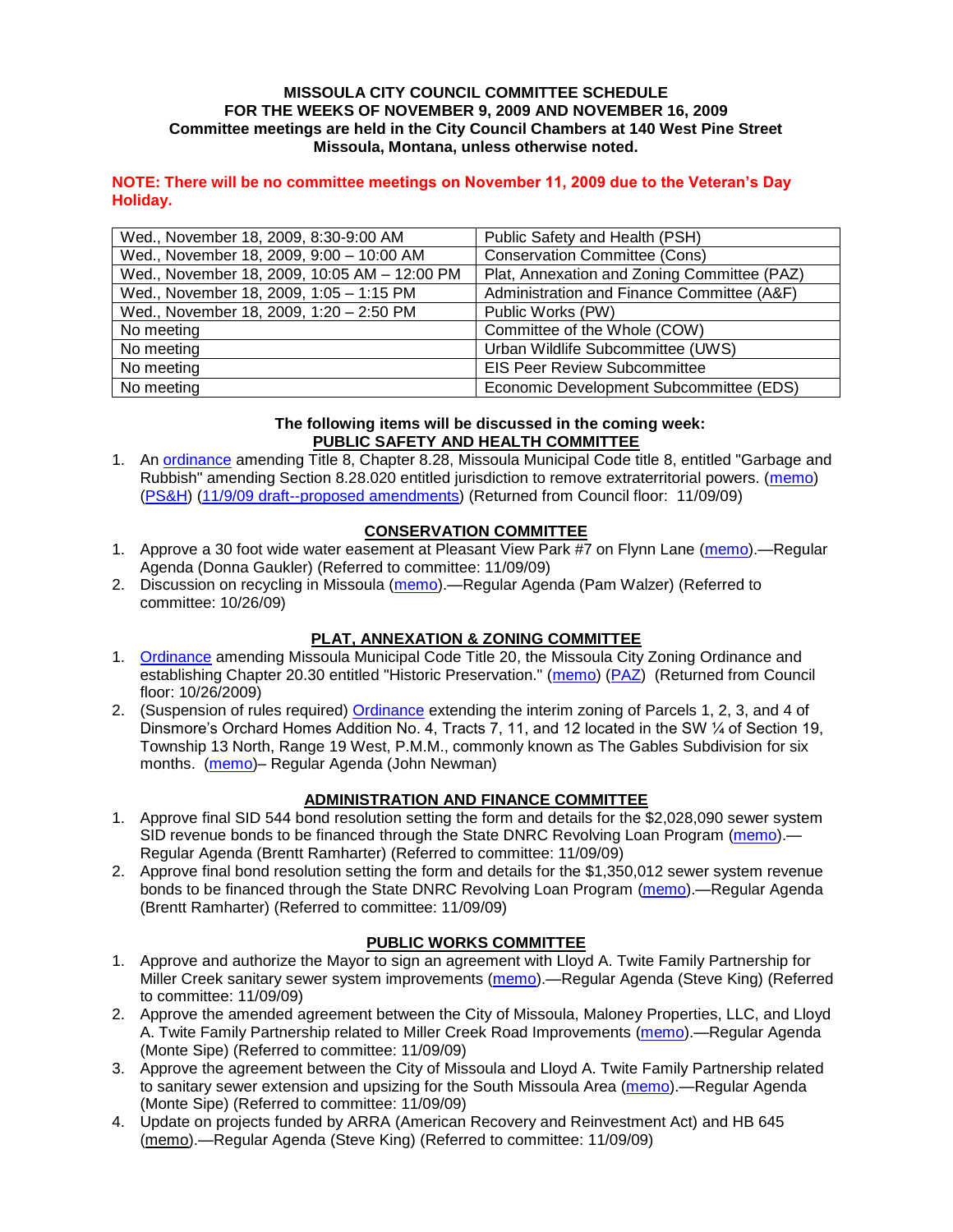5. (Suspension of rules required) Approve the Agreement for Engineering Services to DJ&A, P.C., for Lower Miller Creek Road Improvements [\(memo\)](http://www.ci.missoula.mt.us/DocumentView.aspx?DID=2563).—Regular Agenda (Monte Sipe)

### 

### **The following items have been referred to City Council committees, but the committees will not discuss them in the coming week:**

### **PUBLIC SAFETY AND HEALTH COMMITTEE**

- 1. Police Department Update Ongoing in Committee. (Mark Muir)
- 2. Fire Department Update Ongoing in Committee (Mike Painter)
- 3. Health Department Update Ongoing in Committee. (Ellen Leahy)
- 4. An [ordinance](ftp://ftp.ci.missoula.mt.us/Packets/Council/2007/2007-02-05/07-01-31 Helmet and bikes psh.htm) amending Chapter 10.42 of the Missoula Municipal Code entitled "Bicycles" that would require minors to wear headgear while bicycling on streets, roadways, sidewalks, alleys and trails; and holding responsible the parent or guardian of a minor found to be in violation of this ordinance. [\(Alternative Ordinance\)](ftp://ftp.ci.missoula.mt.us/Packets/Council/2007/2007-02-26/07-02-19_Alternative_Helmet_and_bikes.htm) [\(PS&H\)](ftp://ftp.ci.missoula.mt.us/Packets/Council/2007/2007-02-05/070131psh.pdf) (Returned from Council floor: 2/26/07)
- 5. Update on the Police facility project. [\(memo\)](ftp://ftp.ci.missoula.mt.us/Packets/Council/2008/2008-05-12/Referrals/Buildingpresentationreferral.htm) Regular Agenda (Mark Muir) (Referred to committee: 05/12/08)
- 6. An [ordinance](ftp://ftp.ci.missoula.mt.us/Packets/Council/2008/2008-12-15/2008CatOrdinanceAmendment%5B1%5D.pdf) amending Missoula Municipal Code Chapter 6.09 entitled "Missoula Cat Ordinance" section 6.09.010 through 6.09.090 to amend definitions, to limit the number of cats over the age of four months that a person, family, or household can harbor, keep, or maintain to five and to enact other general amendments. [\(PS&H\)](ftp://ftp.ci.missoula.mt.us/Packets/Council/2008/2008-12-15/081210psh.pdf) (Returned from Council floor: 01/12/09)
- 7. An [ordinance](ftp://ftp.ci.missoula.mt.us/Packets/Council/2008/2008-12-15/DogOrdinance--PSHrevisions.pdf) amending Missoula Municipal Code Title 6 entitled "Animals" generally amending Chapter 6.04 entitled "Animals Running at Large" and Chapter 6.08 entitled "Dogs and Pet Shops," increasing the fee when an animal is impounded and establishing a fee for a boarding kennel license. [\(PS&H\)](ftp://ftp.ci.missoula.mt.us/Packets/Council/2008/2008-12-15/081210psh.pdf) (Returned from Council floor: 01/12/09)
- 8. Discussion on the MRL herbicide program within the city limits [\(memo\)](ftp://ftp.ci.missoula.mt.us/Packets/Council/2009/2009-05-18/Referrals/MRLWeedSprayingReferral.pdf).—Regular Agenda (Bob Jaffe) (Referred to committee: 05/18/09)
- 9. Consider an ordinance of the Missoula City Council amending Missoula Municipal Code Title 10 entitled Vehicles and Traffic, Chapter 42 entitled Bicycles for the purpose of changing the requirements for complying with traffic control devices and removing conflicting registration requirements by amending Sections 10.42.030 and 10.42.040. [\(memo\)](http://www.ci.missoula.mt.us/DocumentView.aspx?DID=2223).—Regular Agenda (Pam Walzer) (Referred to committee: 09/14/09)
- 10. Conduct interviews and appoint one member to the Health Board for the term commencing January 1, 2010 and ending December 31, 2012 [\(memo\)](http://www.ci.missoula.mt.us/DocumentView.aspx?DID=2536).—Regular Agenda (Kelly Elam) (Referred to committee: 11/09/09)

# **CONSERVATION COMMITTEE**

- 1. Support for City employee cash for Bus Commuters Program [\(memo\)](http://www.ci.missoula.mt.us/DocumentView.aspx?DID=2127).—Regular Agenda (Ben Schmidt and Nancy Wilson) (Referred to committee: 08/24/09)
- 2. Consider an ordinance amending Missoula Municipal Code Title 8, entitled "Health and Safety," Chapter 8.28, entitled "Garbage and Rubbish" to provide for special management of garbage in specific areas within the City of Missoula where there is conflict with bears [\(memo\)](http://www.ci.missoula.mt.us/DocumentView.aspx?DID=2228).—Regular Agenda (Pam Walzer and Urban Wildlife Subcommittee) (Referred to committee: 09/14/09)

# **PLAT, ANNEXATION & ZONING COMMITTEE**

- 1. Annexation. (see separate list at City Clerk's Office for pending annexations) (Ongoing in Committee)
- 2. Update the Rattlesnake Valley Comprehensive Plan Amendment [\(memo\)](ftp://ftp.ci.missoula.mt.us/Packets/Council/2007/2007-04-02/Referrals/Rattlesnake_Plan_Update_referral.pdf).—Regular Agenda (Dave Strohmaier) (Referred to committee: 04/02/07)
- 3. Request to rezone the property legally described as Lot 3 of Scott Street Lots Subdivision, located in Section 16, T13N, R19W, P.M.M. form D (Industrial) to I-1 (Light Industrial), based on the finding of fact and conclusions of law. (PAZ [05/21/08\)](ftp://ftp.ci.missoula.mt.us/Packets/Council/2008/2008-06-02/080521paz.pdf) (Returned from Council floor: 6/2/08)
- 4. Ongoing discussion of City planning issues with members of the Planning Board.--Regular Agenda (Bob Jaffe) (Referred to committee: 3/20/06)
- 5. Discussion of OPG's [task list](ftp://ftp.ci.missoula.mt.us/Packets/Council/2008/2008-07-07/UITaskList.pdf) and workload [\(Urban Initiatives work plan\)](ftp://ftp.ci.missoula.mt.us/Packets/Council/2006/2006-06-12/Referrals/Urban_Init.htm).—Regular Agenda (Mike Barton) (Referred to committee: 06/12/06)
- 6. Conduct interviews and appoint members to the Design Review Board for the term commencing January 1, 2010 and ending December 31, 2012 [\(memo\)](http://www.ci.missoula.mt.us/DocumentView.aspx?DID=2525).—Regular Agenda (Kelly Elam) (Referred to committee: 11/09/09)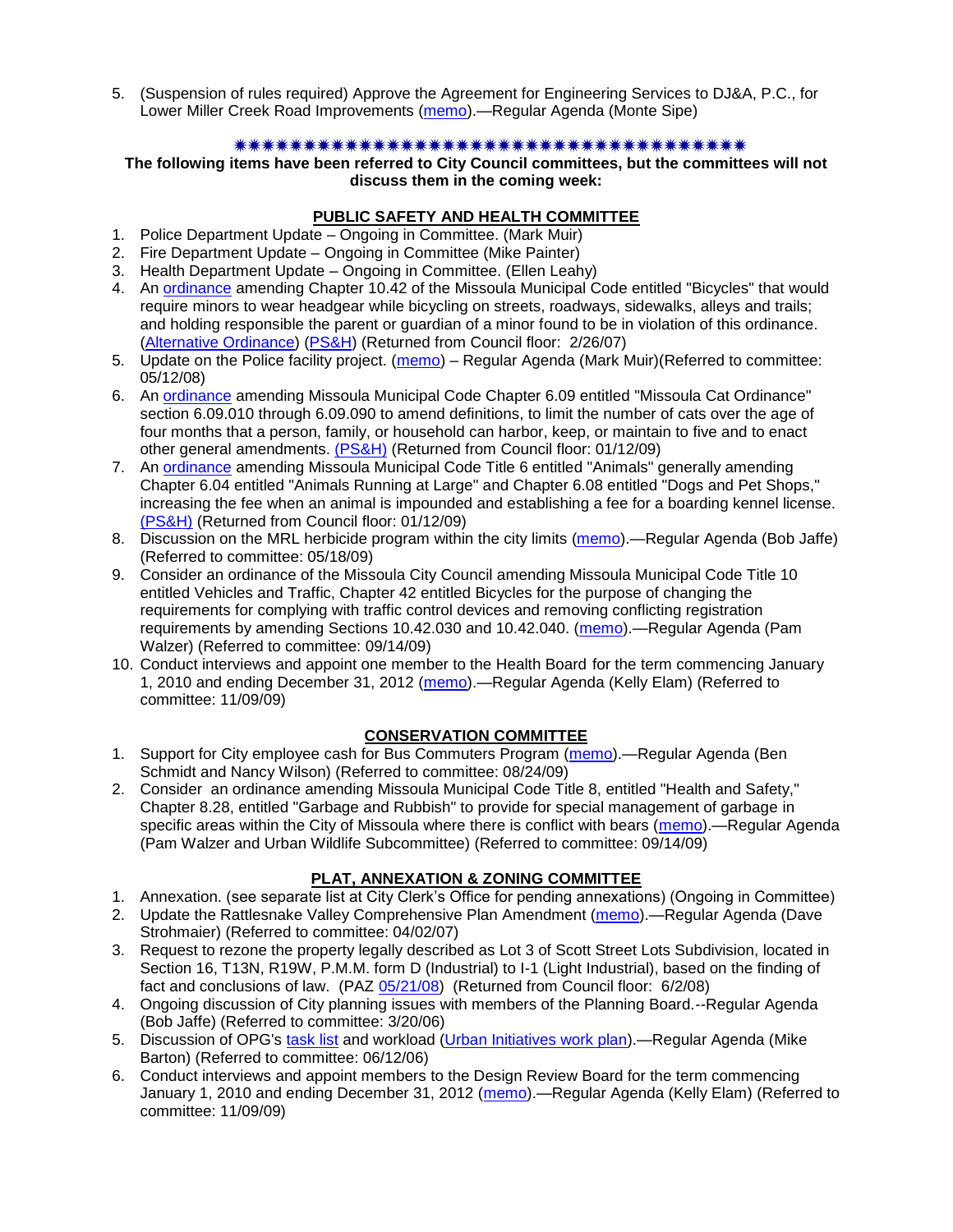7. Conduct interviews and appoint two professional positions to the Historic Preservation Commission for the term commencing January 1, 2010 and ending December 31, 2012 [\(memo\)](http://www.ci.missoula.mt.us/DocumentView.aspx?DID=2535).—Regular Agenda (Kelly Elam) (Referred to committee: 11/09/09)

## **ADMINISTRATION AND FINANCE COMMITTEE**

- 1. Approve claims. (Ongoing) (Consent Agenda)
- 2. Approve journal vouchers. (Ongoing) (Consent Agenda)
- 3. Approve budget transfers. (Ongoing) (Consent Agenda)
- 4. An ordinance amending the municipal code as it relates to bike licensing.  $(A\&F)$  (Returned from council floor: 12/15/08)
- 5. Amend City Council Rule 21(a) to clarify quorum requirements [\(memo\)](ftp://ftp.ci.missoula.mt.us/Packets/Council/2008/2008-04-28/Referrals/CouncilRule21aReferral.pdf).—Regular Agenda (Jason Wiener) (Referred to committee: 04/28/08) (*Tabled in Committee on 02/11/09*)
- 6. Implications of establishing maintenance districts. [\(memo\)](ftp://ftp.ci.missoula.mt.us/Packets/Council/2009/2009-05-11/Referrals/MaintenanceDistricts.pdf) Regular Agenda (Bob Jaffe) (Referred to committee: 05/11/09)
- 7. Review the FY 2010-14 CIP projects in committee [\(memo\)](ftp://ftp.ci.missoula.mt.us/Packets/Council/2009/2009-03-23/Referrals/RefAFCIPBudgetReviewFY2010-2014CIP.pdf).—Regular Agenda (Brentt Ramharter) (Referred to committee: 03/23/09)
- 8. Consider the establishment of Parks and Street Maintenance Districts [\(memo\)](ftp://ftp.ci.missoula.mt.us/Packets/Council/2009/2009-05-04/Referrals/MaintenanceDistricts.pdf).—Regular Agenda (Bob Jaffe) (Referred to committee: 05/04/09)
- 9. Clarify position of council member who also serves on the board of a non-profit agency that has dealings with the city. [\(memo\)](http://www.ci.missoula.mt.us/DocumentView.aspx?DID=1840) – Regular Agenda (Ed Childers) (Referred to committee: 07/20/2009)
- 10. [Resolution](http://www.ci.missoula.mt.us/DocumentView.aspx?DID=2373) of the Missoula City Council establishing a tourism business improvement district consisting of non-contiguous lands within the City of Missoula for the purpose of aiding tourism, promotion and marketing within the district. [\(Exhibit A\)](http://www.ci.missoula.mt.us/DocumentView.aspx?DID=2090) [\(Exhibit B\)](http://www.ci.missoula.mt.us/DocumentView.aspx?DID=2374) [\(memo\)](http://www.ci.missoula.mt.us/DocumentView.aspx?DID=2097) [\(A&F\)](http://www.ci.missoula.mt.us/Archive.aspx?ADID=1172) (Returned from Council floor: 10/05/09)
- 11. Consider a [resolution](http://www.ci.missoula.mt.us/DocumentView.aspx?DID=2444) revising fees for services related to the review and processing of land use applications pursuant to city adopted regulations pertaining to zoning, subdivision and floodplain services [\(memo\)](http://www.ci.missoula.mt.us/DocumentView.aspx?DID=2387) [\(Revised resolution 10/21/09\)](http://www.ci.missoula.mt.us/DocumentView.aspx?DID=2399).—Regular Agenda (Denise Alexander) (Referred to committee: 10/09/09)
- 12. Review and determine whether City Council actions pertaining to the adoption of ordinances in general comply with state law MCA 2009 7-5-103 Ordinance requirements and city council rules for the conduct of meetings and business (Rule 24 Adoption of Ordinances) [\(memo\)](http://www.ci.missoula.mt.us/DocumentView.aspx?DID=2468).—Regular Agenda (Renee Mitchell) (Referred to committee: 10/26/09)

### **PUBLIC WORKS COMMITTEE**

- 1. Consider the sizes of grease interceptors for the restaurant industry [\(memo\)](ftp://ftp.ci.missoula.mt.us/Packets/Council/2008/2008-04-21/Referrals/Industrial_waste_restaurants.pdf).—Regular Agenda (Stacy Rye and Bob Jaffe) (Referred to committee: 04/21/08)
- 2. Consider restructuring the city's Sewer Loan Program along the lines of the recently approved change to the Sidewalk & Curb Loan Fund.—Regular Agenda (Ed Childers) (Referred to committee: 06/26/06)
- 3. Information item to present the City's Master Sidewalk Plan. [\(memo\)](ftp://ftp.ci.missoula.mt.us/packets/council/2009/2009-01-12/Referrals/MstrSdwlkPlnREF.pdf)—Regular Agenda (Doug Harby) (Referred to committee: 01/12/09)
- 4. Approve a letter agreement for professional services with WGM Group, Inc. in an amount not to exceed \$29,375 for professional services on the proposed SID 548  $-5^{\text{th}}$  / 6<sup>th</sup>/ Arthur Intersection Improvements project [\(memo\)](http://www.ci.missoula.mt.us/DocumentView.aspx?DID=2363).—Regular Agenda (Gregg Wood) (Referred to committee: 10/05/09)
- 5. Purchase of one backhoe for Cemetery department [\(memo\)](http://www.ci.missoula.mt.us/DocumentView.aspx?DID=2528).—Regular Agenda (Jack Stucky) (Referred to committee: 11/09/09)
- 6. Purchase one front end loader for the Street Division [\(memo\)](http://www.ci.missoula.mt.us/DocumentView.aspx?DID=2529).—Regular Agenda (Jack Stucky) (Referred to committee: 11/09/09)

# **COMMITTEE OF THE WHOLE**

- 1. Mayor's Update Ongoing in Committee. (Mayor Engen)
- 2. Updates from Council representatives on the Health Board, Community Forum, Transportation Policy Coordinating Committee, other boards and commissions as necessary. – (Ongoing in Committee)
- 3. Joint meeting of the Mayor, City Council and County Commission; a facilitated quarterly OPG review as directed in the [Interlocal Agreement](ftp://ftp.ci.missoula.mt.us/Documents/Mayor/OPG/Adopted-ILA-2005.pdf) (Agenda)—Ongoing (Mayor Engen)
- 4. Develop short and mid-term goals [\(memo\)](ftp://ftp.ci.missoula.mt.us/Packets/Council/2007/2007-04-23/Referrals/Council_Goals.pdf).—Regular Agenda (Bob Jaffe) (Referred to committee: 4/23/2007)